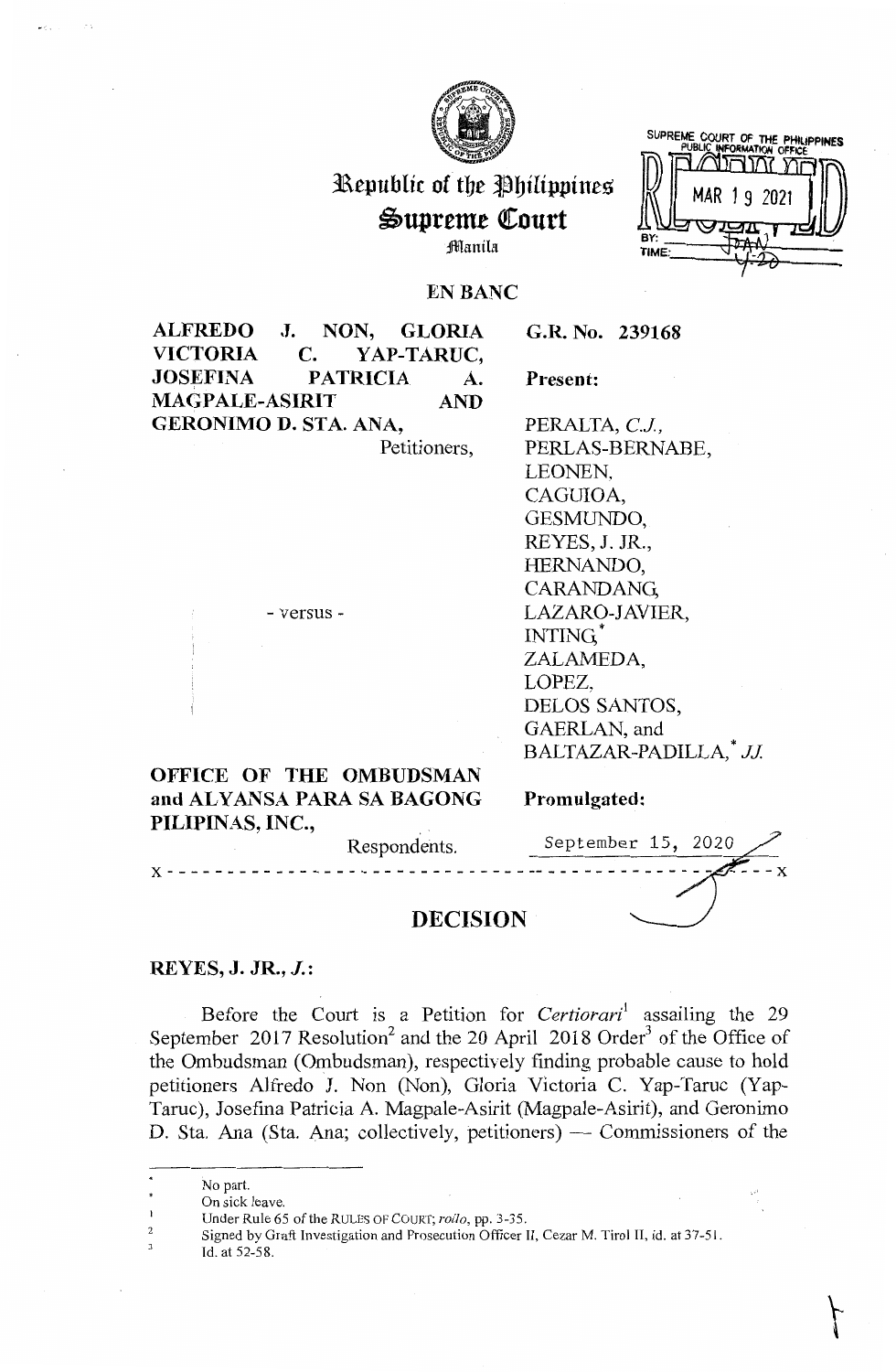$\sim 10^{11}$ 

 $\Gamma$ 

Energy Regulatory Commission (ERC) - for prosecution under Section  $3(e)^4$  of Republic Act (R.A.) No.  $3019$ , and denying reconsideration.

### **Antecedents**

In 2001, the state enacted the Electric Power Industry Reform  $Act<sup>6</sup>$ (EPIRA) to ensure quality, reliable, secure, and affordable electric power supply in a regime of free and fair competition, and full public accountability. Thus, the  $ERC<sup>7</sup>$  came into being, vested with powers to enforce the said law and to issue rules and regulations for that purpose. $8$  One of its principal mandates, as a regulatory body, is to ensure consumer protection and to enhance competitive operations within the electric power industry. It is specifically tasked to institutionalize a working methodology for setting transmission and distribution wheeling rates and retail rates for the captive market of a power distribution utility.<sup>9</sup>

On 4 November 2015, after a series of public consultations with power industry stakeholders,<sup>10</sup> the ERC issued Resolution No. 13, Series of 2015 (Resolution No. 13-2015).<sup>11</sup> The issuance proceeds from the directive<sup>12</sup> of the Department of Energy (DOE) to require all distribution utilities (DUs) to undergo a competitive selection process (CSP) in procuring power supply agreements (PSAs), as well as from a Joint Resolution<sup>13</sup> of the DOE and the ERC whereby the latter has committed to issue regulations requiring DUs to undertake CSP in securing supply agreements affecting the captive markets. The CSP requifement is seen to ensure transparency in the supply procurement of DUs and to provide opportunities to elicit the best price offers from suppliers.<sup>14</sup>

4

 $\mathcal{L}_{\text{max}}$  and  $\mathcal{L}_{\text{max}}$  .

 $\lambda_{\rm{max}}$  ,  $\lambda_{\rm{max}}$ 

**Sec. 3.** *Corrupt practices of public officers.* In addition to acts or omissions of public officers already penaiized by existing law, the following shall constitute corrupt practices of any public officer and are hereby declared to be unlawful:

XX X **(e)** Causing any undue injury to any party, including the Government, or giving any private party any unwarranted benefits, advantage or preference in the discharge of his official admimstrative or judicial functions through manifest partiality, evident bad faith or gross inexcusable negligence. This provision shall apply to officers and employees of offices or government corporations charged with the grant of licenses or permits or other concessions.

 $\overline{5}$ THE ANTI-GRAFT AND CORRUPT PRACTICES ACT.

<sup>6</sup>  Republic Act No. 9136, entitled, AN ACT ORDAINING REFORMS IN THE ELECTRIC POWER INDUSTRY, AMENDING FOR THE PURPOSE CERTAIN LAWS AND FOR OTHER PURPOSES.  $\overline{7}$ 

The Commission replaced the Energy Regulatory Board.

 $\overline{\mathbf{8}}$ Id., Section 2. 9

Section 7 of R.A. No. 9136.

IO Per the Resolution No, 13 s. 2015, the ERC had posted a notice on its website directing interested parties to comment on the first and second draft of the rules governing power supply agreements. After making all inputs of record, the ERC then conducted a series of public consultations in February 2014 as well as focus group discussions in April of the same year.

II Signed by herein petitioners in their official capacity, as well as by the ERC Chairman, Jose Vicente B. Salazar.

<sup>12</sup> In Circular No.DC2015-06-0008. Sec. 3 thereof provides:

Sec. 3. Standard features in the conduct of CSP. After the effectivity of this Circular, all DUs shall procure PSAs only through CSP conducted through a Third Party duly recognized by the ERC and the DOE In the case of the ECs, the Third Pany shall also be duly recognized by the National Electrification Administration.

<sup>15</sup> Dated October 20, 2015.

<sup>14</sup> Final Whereas Clause of Resolution No. 13-2015.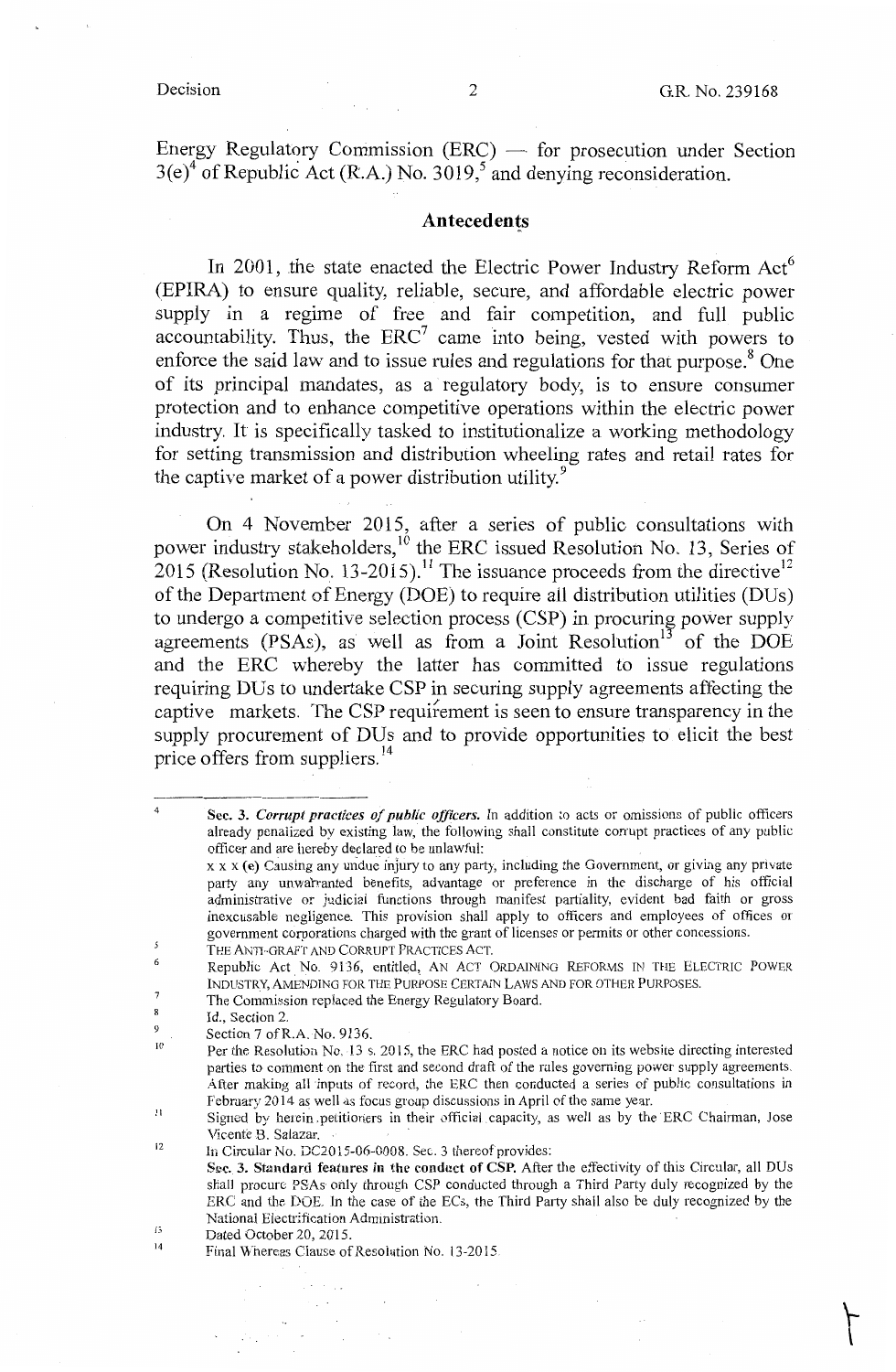**f** 

Power distribution utilities are entities responsible for billing the endusers of electric power supply. They transact with generation companies through power supply agreements that are, in tum, filed with and reviewed by the ERC to determine whether the retail rates are at their lowest and most efficient. Thus, Resolution No. 13 requires that as a precondition to an award of a supply agreement to a generation company, there has to be either a successful, transparent, and competitive selection process, or a direct negotiation where at least two CSPs have failed. A CSP is said to be successful when the DU has received two qualified bids from entities with which it is not prohibited from entering into a contract of power supply.<sup>15</sup>

At the time, the ERC has not yet issued the prescribed CSP guidelines, but distribution utilities have been allowed to adopt any accepted form of selection process subject only to the minimum terms of reference laid out in Resolution No. 13-2015.<sup>16</sup> Exempted from the CSP requirement are PSAs already filed with and pending review by the ERC at the time the Resolution took effect on 6 November  $2015$ .<sup>17</sup>

A barrage of inquiries from different stakeholders were lodged before the ERC in the *interim*. Individually, they put forth their concerns on the legal implications of Resolution No. 13-2015 on PSAs already existing, up for renewal, and already executed. They also asked for clarification and guidance on what the acceptable forms of CSP could be applied, as well as possible exemptions from said requirement.<sup>18</sup>

Manila Electric Company (MERALCO) was among these stakeholders. In its letter dated 26 November 2015, it sought the ERC's approval of its request for exemption from the CSP requirement. The ERC, in a letter signed by Jose Vicente B. Salazar (Salazar), denied said request.

## **ERC Resolution No. 1, Series of 2016**

On 15 March 2016, the ERC issued Resolution No. 1, Series of 2016 (Resolution No. 1-2016) which, although declaring to merely clarify<sup>19</sup> the effective date of Resolution No. 13-2015, actually extended the same from 6 November 2015 to 30 April 2016. The leeway was meant to be a transition period for the facilitation of the full implementation of Resolution No. 13-

<sup>15</sup>  Resolution No. 13-2015, Sec. 1 and Sec. 3.

<sup>16</sup> Id. at Sec. 2. The terms of reference include: (a) Required/Contracted Capacity and/or Energy Volumes; (b) Generation Sources; (c) Method of Procurement for Fuel, if applicable; (d) Cooperation/Contract Period; (e) Tariff Structure Unbundled to Capacity Fees, Variable and Fixed Operating and Maintenance Fee, Fuel Fee and Others, including the derivation of each component. Base Fee Adjustment Formula, if any; (f) Form of Payment; (g) Penalties, if applicable; (h) If applicable, details regarding any transmission projects necessary to complement the proposed generation capacity; and (i) Other Key Parameters.

<sup>17</sup> Id. at Sec. 4.

<sup>18</sup> *Rollo,* pp. 162-191. Some of these letter-inquiries challenged the legality of Resolution No. 13- 2015.

<sup>19</sup>  Entitled, A RESOLUTION CLARIFYING THE EFFECTIVITY OF ERC RESOLUTION No. 13, SERIES OF 2015.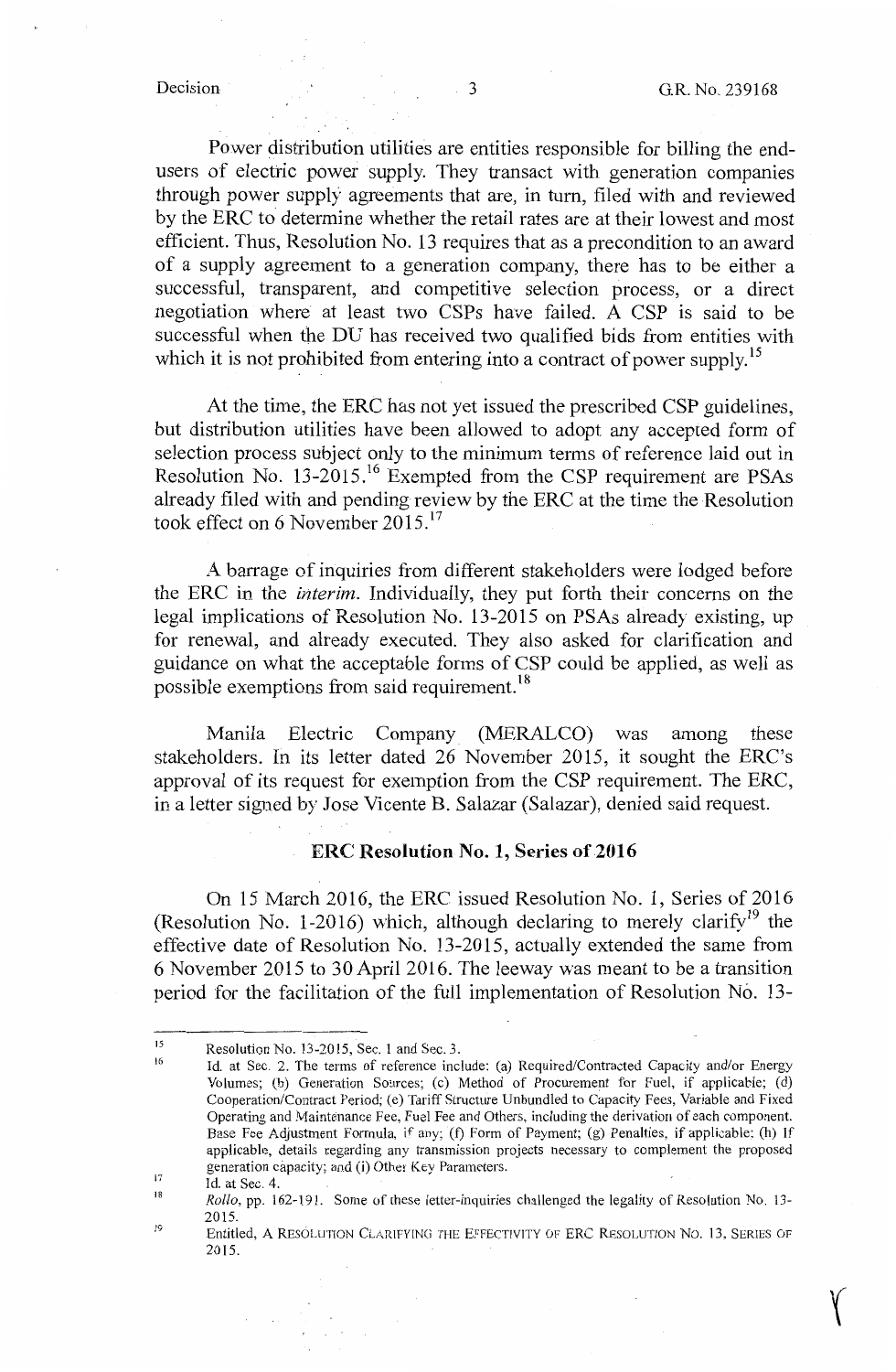V

2015, such that all PSAs executed on or after the later date would be bound without exception to abide by the CSP requirement.

MERALCO allegedly entered into seven PSAs on 26 April 2016, and filed all of them with the ERC on the day before the new deadline.

### **Cases arising from ERC Resolution No. 1-2016**

Believing that the ERC issued Resolution No. 1-2016 merely to unduly favor MERALCO, respondent Alyansa Para sa Bagong Pilipinas, Inc. (ABP) filed several cases against petitioners.

## *Petition for certiorari with the Court*

In November 2016, ABP filed a petition for *certiorari* and prohibition before this Court against ERC, docketed as **G.R. No. 227670.** On 3 May 2019, the Court granted the petition and declared void *ab initio* the first paragraph of Section 4 of ERC Resolution No. 13-2015 (CSP Guidelines), and ERC Resolution No. 1-2016 (ERC Clarificatory Resolution). $^{20}$ 

## *Complaint for violation of R.A. No. 3019 with the Ombudsman*

On 24 November 2016, ABP also filed a verified Complaint<sup>21</sup> before the Ombudsman charging the ERC commissioners, petitioners herein, together with Chairman Salazar, with violation of Section 3(e) of R,A. No. 3019. It specifically alleged that the collective act of the ERC members in extending the implementation date of Resolution No. 13-2015 *via*  Resolution No. 1-2016 was a mere ploy to accommodate MERALCO's sister companies and affiliates and allow them to bag lucrative PSAs without complying with the mandated CSP requirement. It noted that the seven PSAs filed by MERALCO in the *interim* were in fact deregulated and would prejudice the consuming public in the succeeding 20 years of overpriced power charges.

The complaint was docketed as OMB-C-C-16-0497 for the criminal aspect and OMB-C-A-16-0438 for the administrative aspect.

### OMB-C-C-16-0497

On 29 September 2017, the Ombudsman found probable cause to indict petitioners and their co-respondent  $a$  quo, Salazar,<sup>22</sup> for violation of Section  $3(e)$  of R.A. No.  $3019$  and directed the filing of the corresponding

<sup>20</sup>  2! *A(vansa Para sa Bagong Pilipinas, Inc. v. Energy Regulatory Commission,* G.R. No. 227670, May 3, 2019.

<sup>22</sup> *Rollo,* pp. 59-79:

Salazar filed a separate petition for *c2rtiorari* before the Court, docketed as G.R. No. 240288.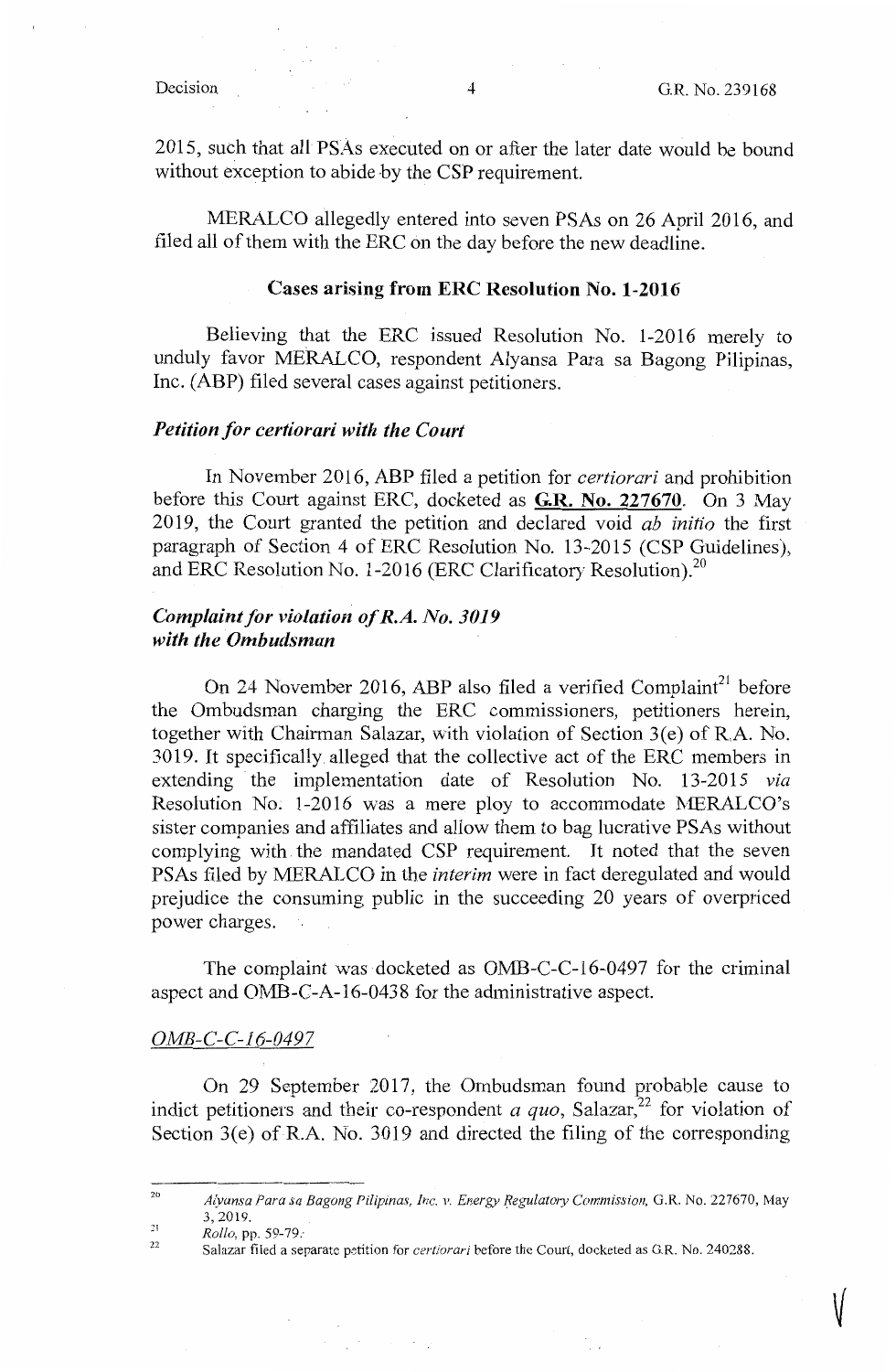*'(* 

information in court.<sup>23</sup> Petitioners filed a Joint Motion for Reconsideration<sup>24</sup> and a Supplemental Motion for Reconsideration<sup>25</sup> which the Ombudsman denied in the assailed 20 April 2018 Order. $26$ 

From these Ombudsman issuances, petitioners Non, Yap-Taruc, Magpale-Asirit and Sta. Ana filed the present Petition for *Certiorari,*  docketed as **G.R. No. 239168.** 

Their co-respondent, Salazar, on the other hand, filed a separate petition docketed as **G.R. No. 240288** against ABP and the Ombudsman raising the defense that he never approved Resolution No. 1-2016 in the first place. Said petition is still pending with the Court.

Meanwhile, on 7 June 2018, the criminal information against petitioners and Salazar was filed with the Regional Trial Court (RTC) of Pasig City.<sup>27</sup>

### *OMB-C-A-16-0438*

In a Decision dated 29 September 2017, the Ombudsman found petitioners<sup>28</sup> guilty of Conduct Prejudicial to the Best Interest of the Service, aggravated by Simple Misconduct and Simple Neglect of Duty, for which they were meted the penalty of suspension for one year without pay.

Petitioners appealed to the CA with a prayer for temporary restraining order (TRO) which the CA granted on 9 February 2018. This prompted ABP to file a petition for *certiorari* with this Court, docketed as **G.R. No. 237586**  assailing the 9 February 2018 Resolution of the CA which granted a 60-day TRO on the Decision of the Ombudsman in OMB-C-A-16-0438.<sup>29</sup>

*Rollo,* pp. 49-50. The dispositive portion of the Resolution reads:

23

WHEREFORE, this Office finds probable cause to prosecute Jose Vicente Buenviaje Salazar, Gloria Victoria Cabaies Yap-Taruc, Alfredo Jacinto Non, Josefina Patricia Almendras Magpale-Asirit, and Geronimo Delgado Sta. Ana for violation of Section 3(e) of Republic Act No. 3019, as amended. Let the corresponding Information be filed against them with the proper court.

SO ORDERED.

<sup>24</sup>  *Rollo,* pp. 117-161.

<sup>25</sup> 26 Id. at 192-196.

Id. at 52-56. The dispositive portion reads:

WHEREFORE, the Motions for Reconsideration are DENIED. SO ORDERED.

<sup>27</sup> Branch 155, *rollo,* pp. 844-846.

<sup>28</sup> 29 Together with Salazar.

*Alyansa Para sa Bagong Pilipinas, Inc., rep. by Noel G Vil/ones and Evelyn V Jallorina v. Court of Appeals, Jose Vicente* B. *Salaza,; Gloria Victoria* C. *Yap-Taruc, Alfredo* J. *Non,* G.R. No. 237586, *rollo,* pp. 3-4.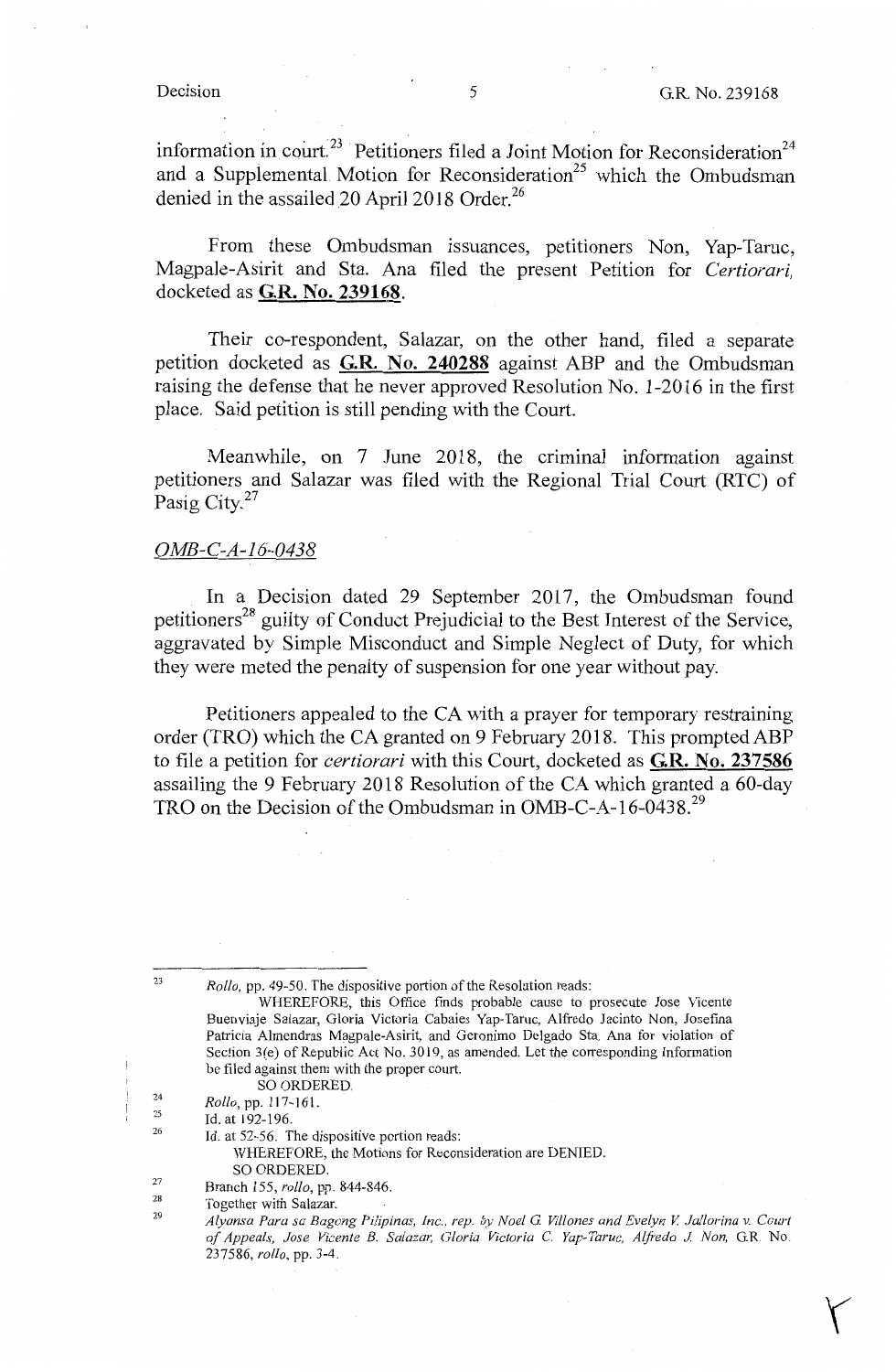$\sqrt{2}$ 

### *Deconsolidation of the cases*

G.R. Nos. 239168 and 240288 were consolidated on 30 July 2018. These two cases, together with G.R. No. 237586 were further consolidated with G.R. No. 227670 on 17 October 2018.

On 15 January 2019, the Court deconsolidated the cases and returned to same original members in charge.

In the meantime, petitioners in G.R. No. 239168 filed an Urgent Motion for Issuance of TRO or Writ of Preliminary Injunction due to the filing of Information against them with the RTC of Pasig City. They alleged that they filed a motion to quash with the RTC arguing that R.A. No.  $10660$ ,<sup>30</sup> which directs that criminal cases within the RTC's jurisdiction involving public officials shall be tried in a judicial region other than where the official holds office, applies to them as they hold office in Pasig City. They reiterated this argument in their Supplemental Petition dated 20 September 2019.

On 28 January 2020, the Court re-docketed the Supplemental Petition dated 20 September 2019 as a separate petition, **G.R. No. 251177.** 

## **Present Petition G.R. No. 239168**

From the 29 September 2017 Resolution<sup>31</sup> and the 20 April 2018 Order<sup>32</sup> of the Ombudsman in OMB-C-C-16-0497, petitioners filed the present Petition for *Certiorari,* docketed as **G.R. No. 239168,** attributing grave abuse of discretion amounting to excess in jurisdiction on the part of the Ombudsman  $(a)$  in finding probable cause for their indictment when said finding is not supported by substantial evidence; *(b)* in arrogating unto herself the authority of declaring Resolution No. 1-2016 invalid, which could be done only by the Court; and *(c)* in proceeding to resolve the complaint despite the fact that the constitutionality of Resolution No. 1-2016 is still pending resolution before this Court.<sup>33</sup>

Told to comment, the Ombudsman remains unswayed in its finding and prays for the dismissal of this Petition.<sup>34</sup>

<sup>30</sup> AN ACT STRENGTHENING FURTHER THE FUNCTIONAL AND STRUCTURAL ORGANIZATION OF THE SANDIGANBAYAN, FURTHER AMENDING PRESIDENTIAL DECREE No. 1606, AS AMENDED, AND APPROPRIATING FUNDS THEREFOR.

<sup>31</sup> Signed by Graft Investigation and Prosecution Officer II, Cezar M. Tirol II.

<sup>32</sup> *Rollo,* p. 52-57.

<sup>33</sup> 34 Id. at 10-11.

The Comment was filed also in connection with G.R. No. 240288 *(rollo,* pp. 642-657). Note that the OSG filed a Manifestation and Motion on September 3, 2018 in which it made a preliminary assessment that the petition in G.R. No. 227670 is a prejudicial question in the resolution of the instant petition *(rollo,* pp. 265-292). It has not yet filed its Comment on the present petition. ABP also submitted its Comment on 17 December 2018, but only on Meralco's earlier Manifestation in G.R. No. 227670 *(rollo,* pp. 851-853).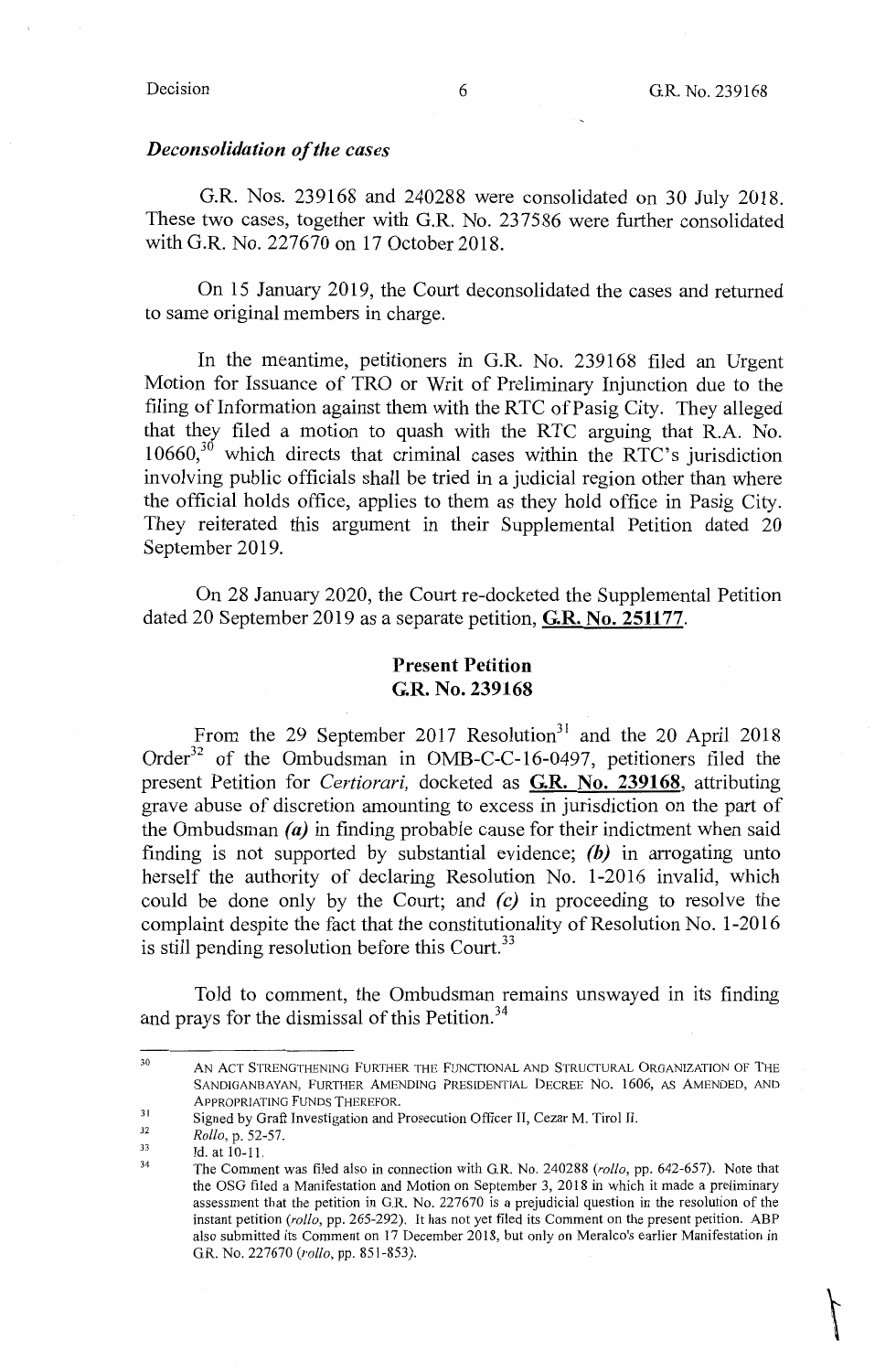$\left\langle \cdot \right\rangle$ 

## **The Court's Ruling**

We grant the petition.

# *The principle of non-interference does not apply in this case*

While the Court generally upholds the policy of non-interference when it comes to the Ombudsman's determination of the existence of probable cause and in deciding whether the Information should be filed, the Court will also not hesitate from wielding its power of review and correct actions that result to needless prosecution.

Both the Constitution and the Ombudsman Act of 1989 give the Ombudsman wide latitude to act on criminal complaints against public officials and government employees. Thus, the consistent policy of the Court has been to maintain non-interference in the determination of the Ombudsman of the existence of probable cause. As this Court is not a trier of facts, we give due deference to the sound judgment of the Ombudsman.<sup>35</sup>

Such policy is based not only on respect for the investigatory and prosecutory powers granted by the Constitution to the Ombudsman, but upon practicality as well.<sup>36</sup> Otherwise, a deluge of petitions seeking dismissal of investigatory proceedings conducted by the Ombudsman will grievously hamper the functions of the courts.<sup>37</sup>

Nevertheless, the Court is not precluded from reviewing the Ombudsman's action when there is a charge of grave abuse of discretion.<sup>38</sup> While as a rule, the determination of probable cause for the filing of information lies with the public prosecutors, it is equally settled that the aggrieved person charged for an offense, has the present recourse, a petition for *certiorari* under Rule 65 of the Rules of Court, to challenge the finding of probable cause on the ground of grave abuse of discretion.<sup>39</sup> Whenever there are allegations of grave abuse of discretion, the Ombudsman's act cannot escape judicial scrutiny under the Court's own constitutional power and duty to determine whether or not there has been grave abuse of discretion amounting to lack or excess of jurisdiction on the part of any branch or instrumentality of the government. $40$ 

"There is grave abuse of discretion where power is exercised in an arbitrary, capricious; whimsical or despotic manner by reason of passion or personal hostility, patent and gross as to amount to evasion of positive duty

L.

<sup>35</sup>  *Villarosa v. Ombudsman,* G.R. No. 221418, January 23, 2019.

<sup>36</sup>  *Joson v. Office of the Ombudsman,* 816 Phil. 288, 320 (2017).

<sup>37</sup> *Villarosa v. Ombudsman,* supra.

<sup>38</sup> 39 *Estrada v. Office of the Ombudsman,* G.R. Nos. 212761-62, July 31, 2018.

*Crucillo v. Office of the Ombudrnian,* 552 Phil. 699, 713 (2007).

<sup>40</sup> *Casingv. Ombudsman,* 687 Phil. 468,476 (2012).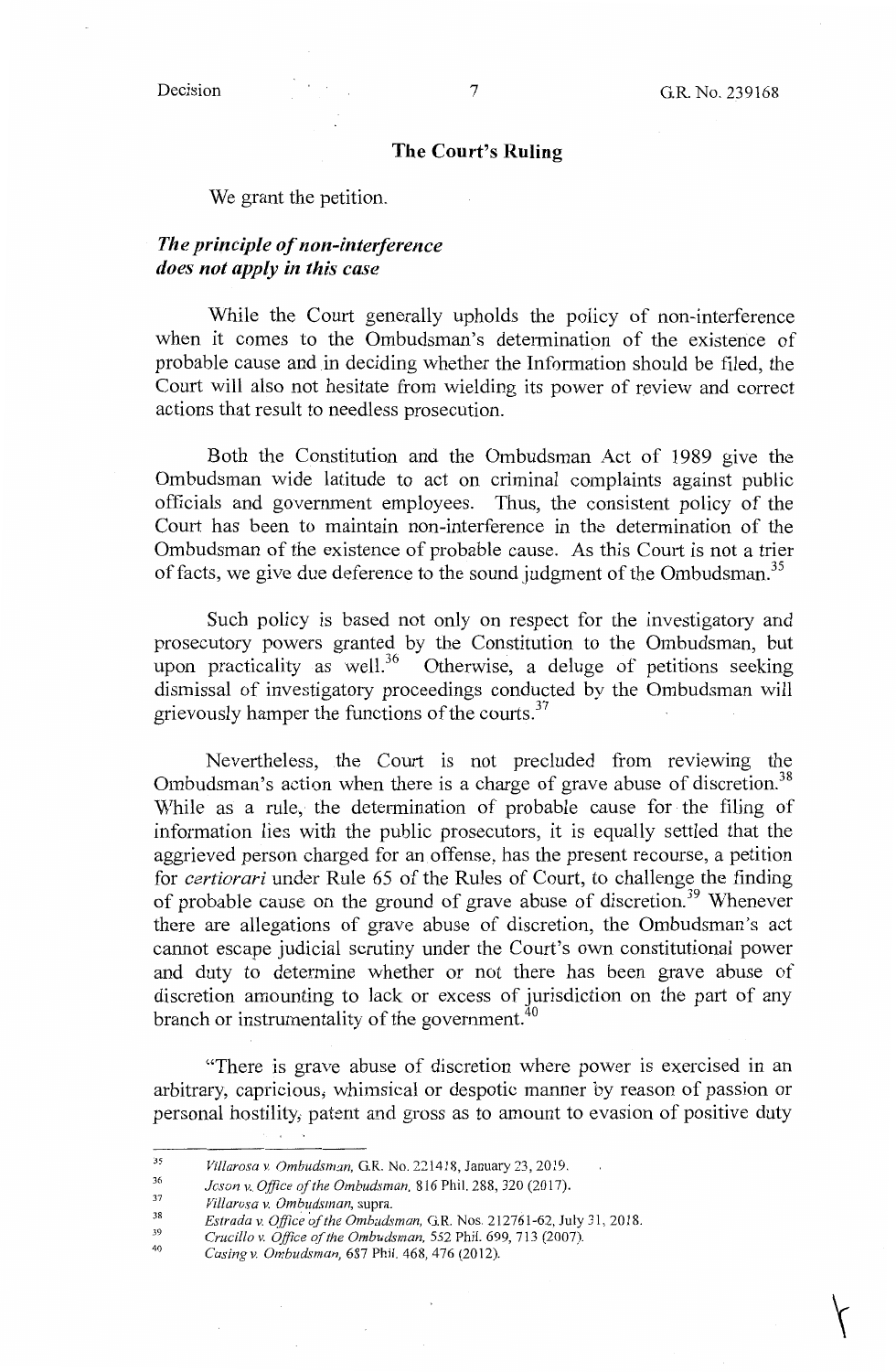$\bigg\{$ 

or virtual refusal to perform a duty enjoined by law."<sup>41</sup> When the Ombudsman does not take essential facts into consideration in the determination of probable cause, we have ruled that such constitutes grave abuse of discretion.

This Court will not shirk from its duty to intervene upon proof of commission of grave abuse of discretion by the Ombudsman as we are not precluded from reviewing the Ombudsman's action when there is grave abuse of discretion, in which case the *certiorari* jurisdiction of the Court may exceptionally be invoked pursuant to Section 1, Article VIII of the Constitution. $42$ 

Cases have enumerated the exceptions to the general rule of noninterference. These are:

- **1. When necessary to afford adequate protection to the constitutional rights of the accused;**
- **2. When necessary for the orderly administration of justice or to avoid oppression or multiplicity of actions;**
- 3. When there is a prejudicial question which is *sub Judice;*
- 4. When the acts of the officer are without or in excess of authority;
- 5. Where the prosecution is under an invalid law, ordinance or regulation;
- 6. When double jeopardy is clearly apparent;
- 7. Where the court has no jurisdiction over the offense;
- 8. Where it is a case of persecution rather than prosecution;
- 9. Where the charges are manifestly false and motivated by the lust for vengeance;

**10. When there is clearly no** *prima facie* **case against the accused and motion to quash on that ground has been denied.<sup>43</sup>**(Emphases supplied)

A review of the attendant circumstances shows that the present case falls under the exception.

### *Lack of probable cause*

The Ombudsman found probable cause to indict herein petitioners for violation of Section 3(e) of R.A. No. 3019. We know that probable cause

<sup>41</sup>  *Sistozu v. Desierto,* 437 Phil. 117, 129 (2002).

<sup>42</sup>  *Crucillo v. Ombudsman,* supra note 39, at 712-713.

<sup>43</sup> *Mendoza-Arce v. Office of the Ombudsman.* 430 Phil. 101, 113 (2002).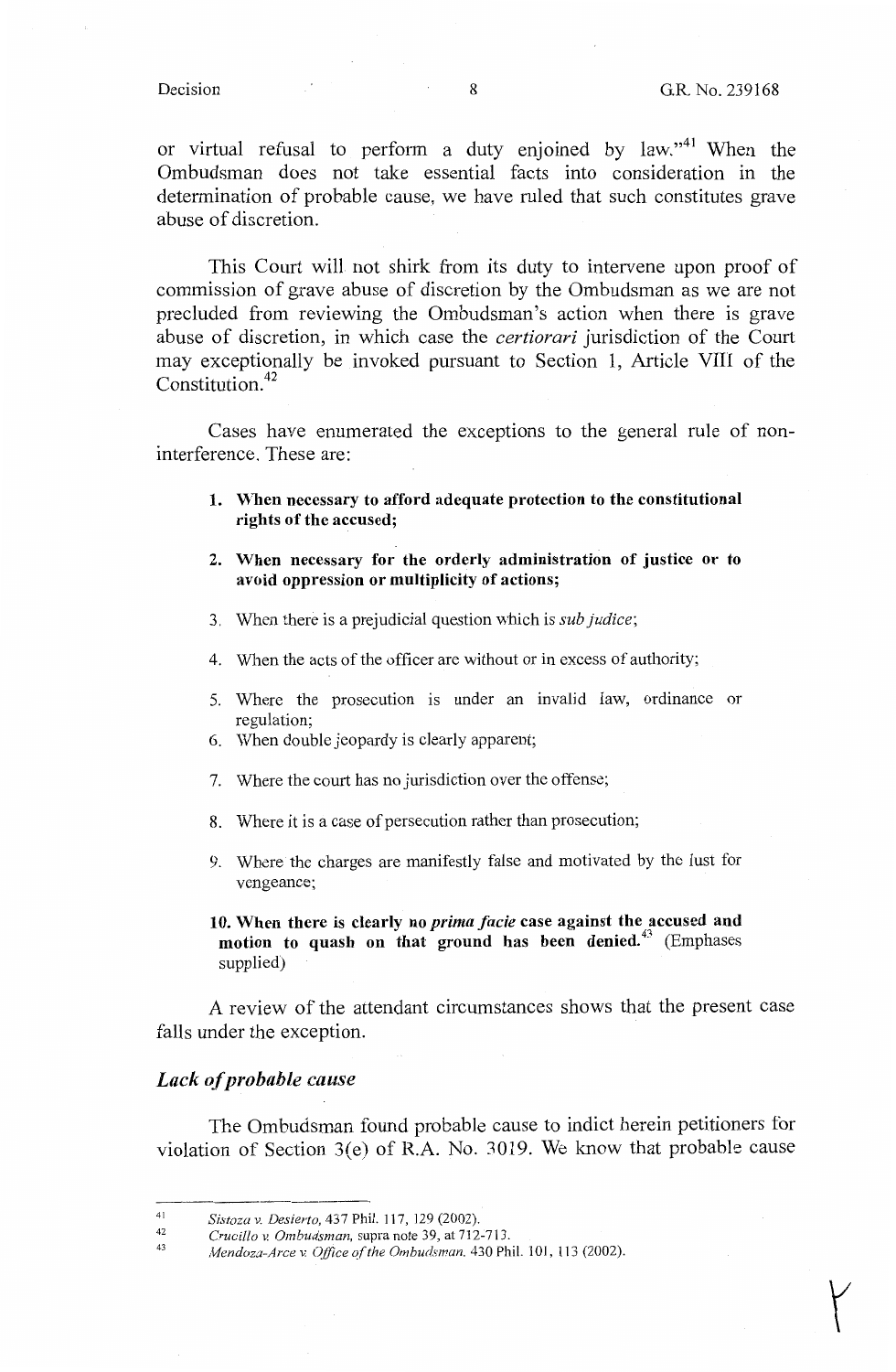$\uparrow$ 

exists when the facts are sufficient to engender a well-founded belief that a crime has been committed and the respondent is probably guilty thereof.<sup>44</sup>

It should also be stressed, however, that to determine if the suspect is probably guilty of the offense, the elements of the crime charged should, in all reasonable likelihood, be present. This is based in the principle that every crime is defined by its elements, without which, there should be, at most, no criminal offense.<sup>45</sup>

There are three modes by which Section  $3(e)$  of R.A. No. 3019 may be committed by a public officer: through manifest partiality, evident bad faith, or through gross inexcusable negligence.<sup>46</sup>

"Partiality" connotes bias which excites a disposition to see and report matters as they are wished for rather than as they are. "Bad faith" meanwhile does not simply connote bad judgment or negligence. It imputes a dishonest purpose or some moral obliquity and conscious doing of a wrong; a breach of sworn duty through some motive, or intent, or ill will, and partakes of the nature of a fraud. Finally, "gross negligence" refers to negligence characterized by the want of even slight care, acting or omitting to act in a situation where there is a duty to act, not inadvertently, but willfully and intentionally with a conscious indifference to consequences insofar as other persons may be affected. It is that omission of care which even inattentive and thoughtless men never fail to take on their own property. $47$ 

Here, the Ombudsman supported its finding of probable cause with this disquisition:

x x x [R]espondents acted with manifest partiality, evident bad faith or gross inexcusable negligence when they suspended the implementation of the required CSP, to accommodate the PSAs/PSCs of [ distribution utilities] and [generation companies], particularly of MERALCO, thereby exempting them from the CSP mandated requirement.

The manifest partiality, evident bad faith or gross inexcusable negligence of respondents can be gleaned from the following documented chronological events:

1. On 20 October 2015, the ERC issued [Resolution No. 13-2015] with the provision that all PSAs and PSCs not filed with the ERC as of 06 November 2015 should already be covered by CSP as their Mandatory Selection Process;

47 Id.

<sup>44</sup> *Alberto* v. *Court of Appeals,* 711 Phil. 530,553 (2013).

<sup>45</sup> Id. at 553-554.

<sup>46</sup>  *Rivera* v. *People,* G.R. No. 228154, October 16, 2019.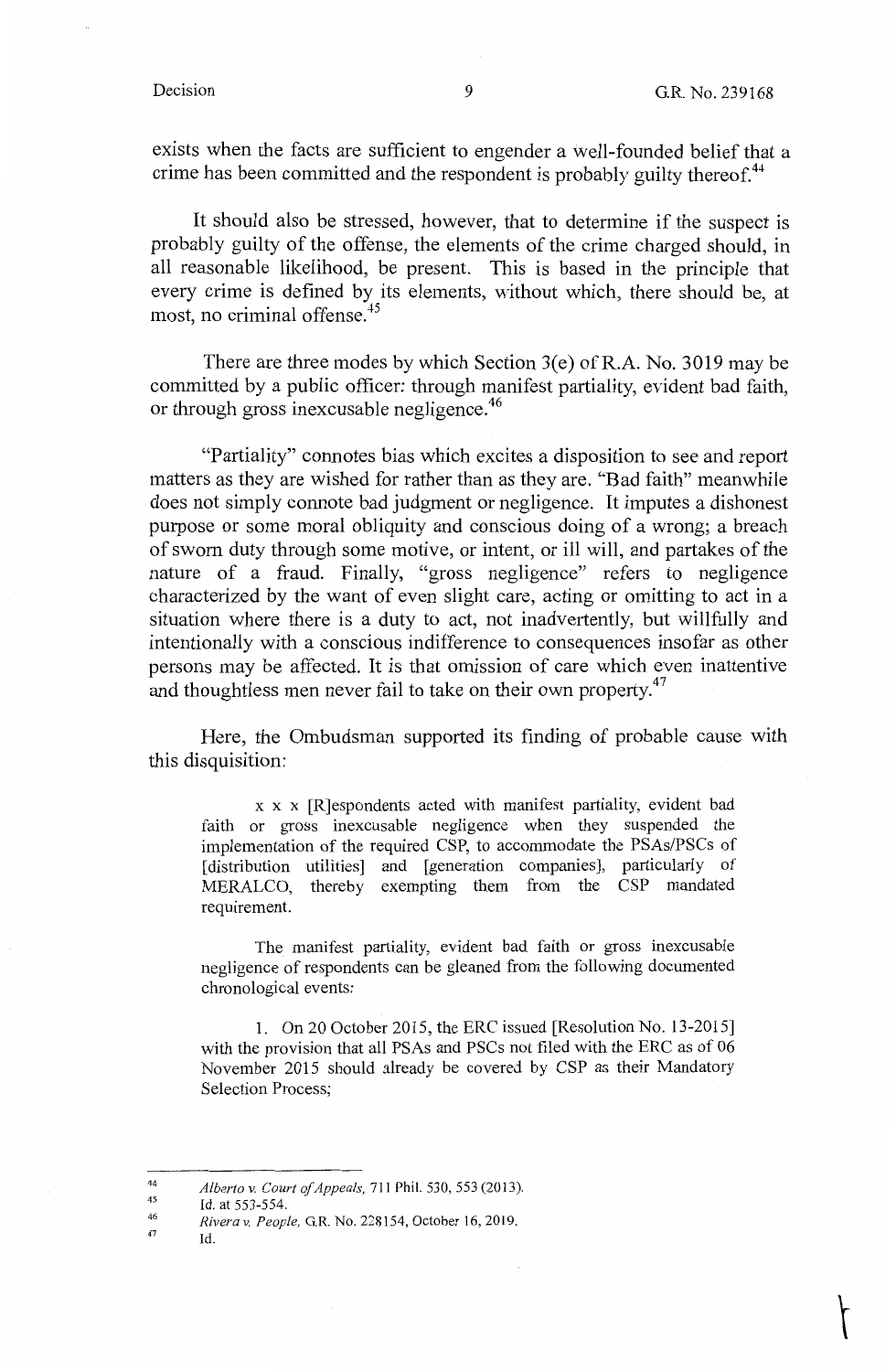$\bigg($ 

2. Thus, by 07 November 2015, the requirement that PSAs not filed with ERC as of said date should already be covered by CSP, already took effect [sic];

3. In a Letter dated 26 November 2015, MERALCO sought the permission of ERC to exempt their PSCs from the CSP requirement;

4. On 10 December 2015, the ERC, through Salazar's letter, denied MERALCO's request;

5. On 15 March 2016, ERC, through respondents, issued ERC [Resolution No. 1-2016], modifying the effectivity date of the Resolution from 07 November 2015 to 30 April 2016, thus, giving a window period for PSAs without CSPs to be filed from 15 March 2016 to 30 April 2016; [and]

6. On 29 April 2016, a day before the extended deadline of 30 April 2016, MERALCO filed seven PSAs that did not undergo the CSP requirement.

### xxxx

Their non-implementation of the requirement of CSP cannot hide under the cloak of presumption of regularity in the performance of their official duties. There is sufficient evidence that respondents gave unwarranted benefits to MERALCO and other companies by exempting them from the coverage of the CSP requirement which was already in effect after 06 November 2015. The 45-day period gave MERALCO and other companies the opportunity to dispense with CSP. Their gross inexcusable negligence led to the circumvention of the government policy requiring CSP, and denied the consumers the opportunities to elicit the best price offers and other PSA terms and conditions from suppliers.<sup>48</sup>

It is clear therefore that the Ombudman's finding of probable cause rests on the supposition that petitioners violated R.A. No. 3019 with the issuance of ERC Resolution No. 1-2016, which suspended the implementation of the CSP requirement. For the Ombudsman, the mere act of suspending the implementation of the CSP, shows that petitioners acted with manifest partiality, evident bad faith or gross and inexcusable negligence to accommodate the PSAs/Power Supply Contracts (PSCs) of DUs and generation companies, specifically, MERALCO. Stated differently, the premise is that since MERALCO benefited from Resolution No. 1-2016, then the subject resolution was, from the start, meant only to give an undue advantage to MERALCO, that is tantamount to a crime.

A perusal of Resolution No. 1-2016, however, would readily show that the ERC temporarily deferred the implementation of the CSP in order to ensure that there were suitable guidelines for its execution in light of the concerns raised by the power industry's various stakeholders. To quote:

<sup>48</sup>*Rollo,* pp. 44-45, 49.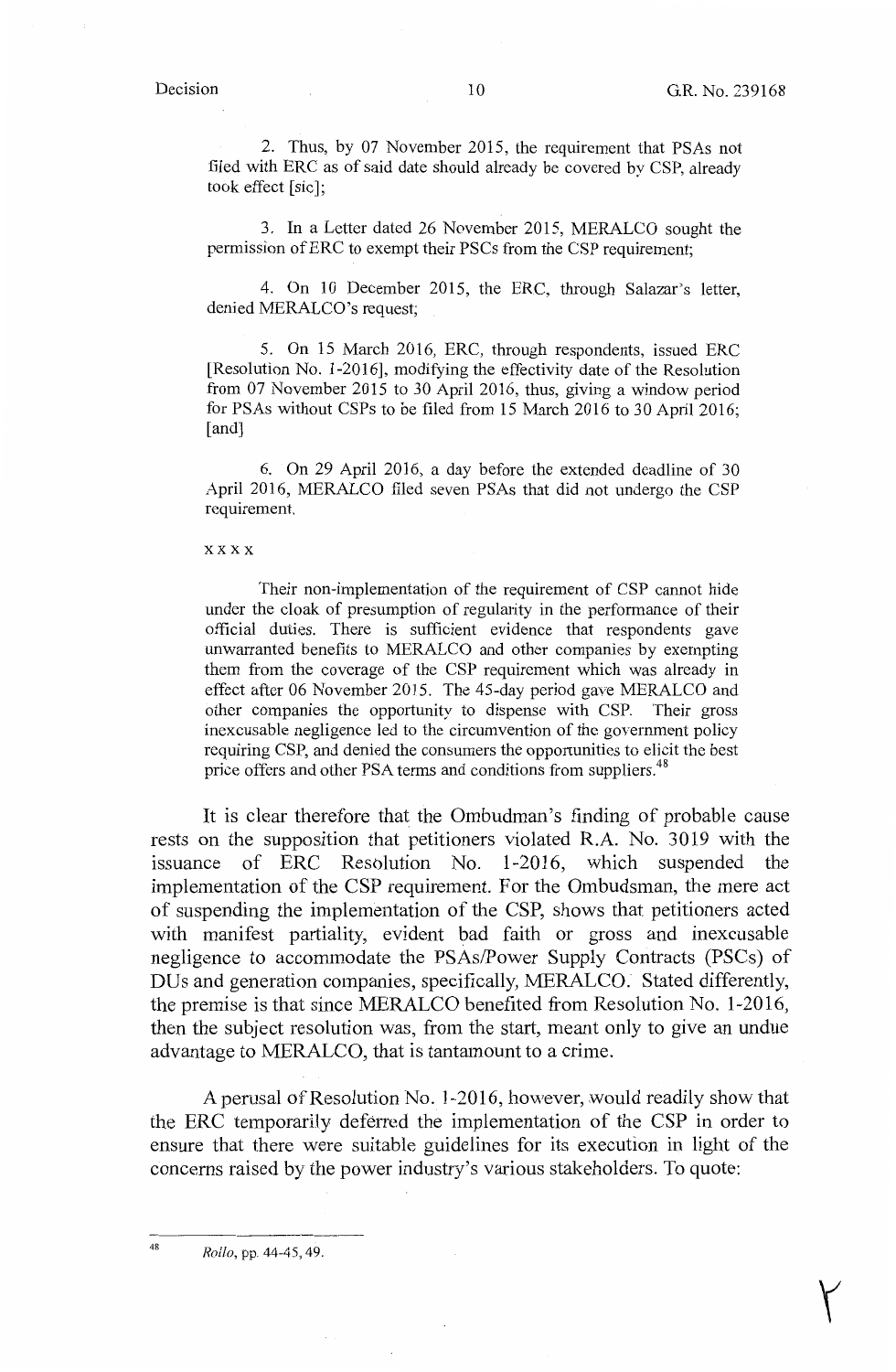$($ 

WHEREAS, since the publication of the CSP [Guidelines] on 06 November 2015, the [ERC] has received several letters from stakeholders which raised issues on the constitutionality of the effectivity of the CSP [Guidelines], sought clarification on the implementation of the CSP and its applicability to the renewal and extension of PSAs, requested a determination of the accepted forms of CSP, and submitted grounds for exemption from its applicability, among others.

WHEREAS, after judicious study and due consideration of the different perspectives raised in the aforementioned letters, with the end in view of ensuring the successful implementation of the CSP for the benefit of consumers, DUs, and GenCos, the [ERC] has resolved to allow a period of transition for the full implementation of the CSP [Guidelines] and, as such, restates the effectivity date of the CSP [Guidelines] to a later date.

Among these stakeholders are: (1) *SMC Global Power* which requested, through a Letter dated 25 November 2015, that they be allowed to file their PSCs because the requirements imposed pursuant to the CSP implementations were non-existent when their PSCs were evaluated and signed;49 (2) *Philippine Rural Electric Cooperative Association, Inc.,* which requested for exemption from coverage of Department Circular No. DC2015-06-0008, *via* a Letter dated 1 December 2015;<sup>50</sup> (3) *Agusan del Norte Electric Cooperative, Inc.,* which requested, per Letter dated 10 December 2015, confirmation that any extension of PSAs or Energy Supply Agreements previously approved is outside the scope of ERC Resolution No. 13-2015;<sup>51</sup> (4) *Astronergy Development*, which requested, through a Letter dated 15 December 2015, a meeting to discuss their situation following the issuance of Resolution No.  $13-2015$ ;<sup>52</sup> (5) *Camarines Sur IV Electric Cooperative, Inc.* and *Unified Leyte Geothermal Energy, Inc.,* which requested for an extension to file their joint application for the approval of a PSA in their Letter dated 21 December 2015;<sup>53</sup> and (6) *Aklan Electric Cooperative, Inc.* which sent a letter dated 9 March 2016 inquiring about the CSP requirement.<sup>54</sup>

The presence of these other stakeholders with their respective concerns, weaken the reasoning that petitioners acted with manifest partiality or evident bad faith that is tantamount to a finding of probable cause. Indeed, Resolution No. 1-2016 was available to all industry players and electric cooperatives alike, not just to MERALCO.

A reading of Resolution No. 1-2016 would also show that not only did it extend the transition period, it also addressed pressing concerns affecting the impact of the CSP upon the power industry and resolved other matters that involved the other stakeholders, abovementioned. The issuance of the

- $^{51}$  Id. at 167-168.
- $^{52}$  Id. at 176-177.  $^{53}$  Id. at 171-174.

 $^{49}$  Id. at 162-163.

 $\begin{array}{cc} 50 & \text{Id. at } 164. \\ 51 & \text{Id. at } 167. \end{array}$ 

 $^{54}$  Id. at 175.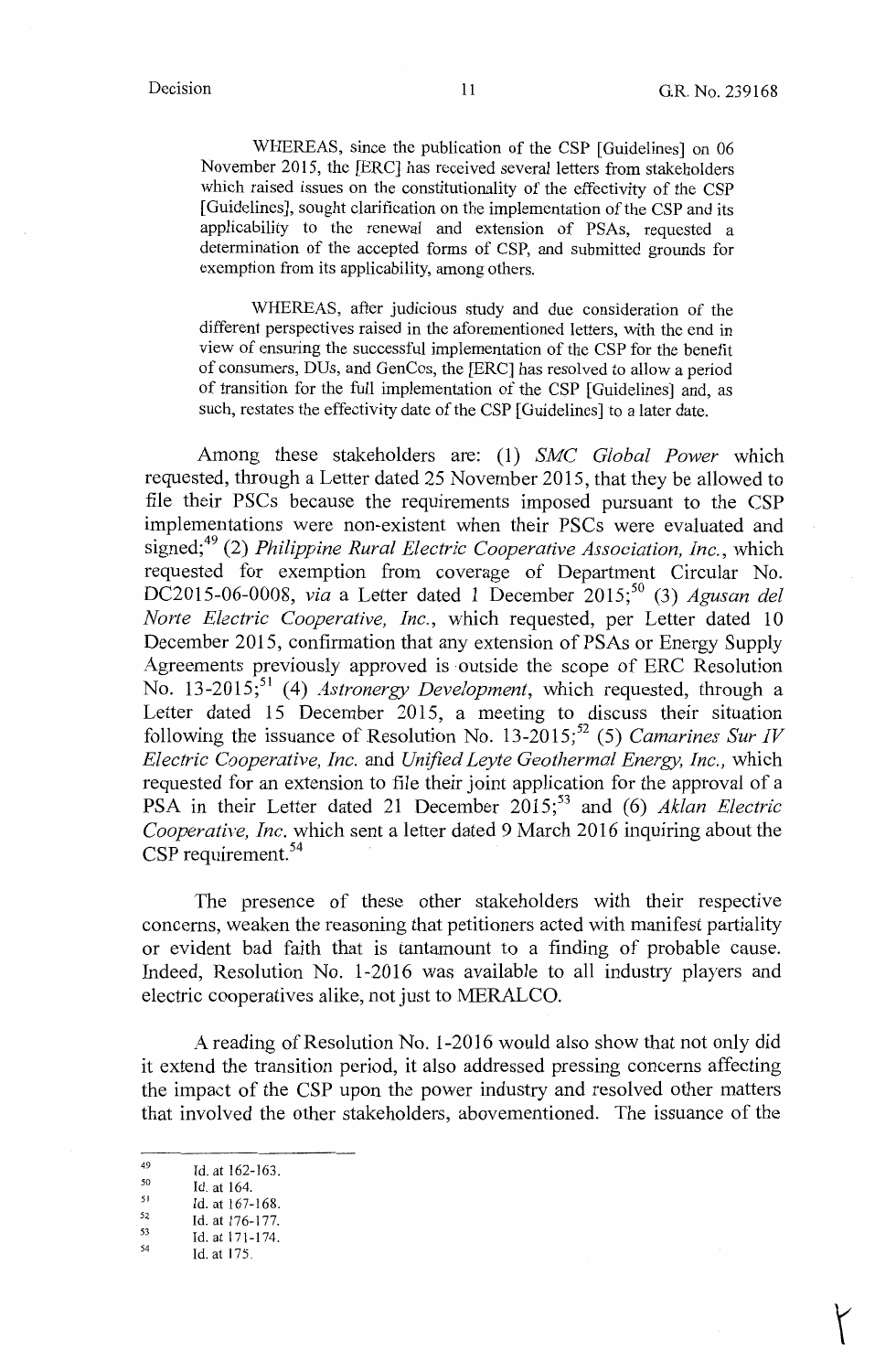y

subject resolution was in the exercise of ERC's sound judgment as a regulator and pursuant to its mandate under the EPIRA to protect the public interest as it is affected by the rates and services of electric utilities and other providers of electric power. Thus, it cannot be classified as arbitrary, whimsical or capricious. The transition period, together with the clarifications provided in Resolution No. 1-2016, constitute a reasonable response to the various concerns posed by DUs, GenCos and electric cooperatives.

We note that in GR. No. 227670, the Court, through the *ponencia* of Justice Carpio, declared that the issuance of Resolution No. 1-2016 was attended with grave abuse of discretion. It should be stressed, however, that said case centered on the constitutionality of Resolution No. 1-2016. Even though wrongful, the error of the concerned Commissioners in issuing Resolution No. 1-2016 should not be automatically deemed as criminal.

## *Power of the Court to order dismissal of the case*

We acknowledge the opinions of our esteemed colleagues, Justice Leonen and Justice Zalameda. As they correctly pointed out, the Information in this case was already filed with the RTC of Pasig City. Thus, the RTC already acquired jurisdiction over the case.

A review of the events leading to the present petition would show that, petitioners filed on 29 May 2018 a petition before the Court praying that a TRO and/or Writ of Preliminary Injunction be issued in order to restrain the Ombudsman from filing the Information. The application however was not granted, thus, the Ombudsman proceeded in filing the Information against petitioners on 7 June 2018. The case was raffle to Branch 155 of RTC, Pasig and petitioners were arraigned on 21 November 2018.

Having determined, however, that the Ombudsman committed grave abuse of discretion in issuing the 29 September 2017 Resolution and 20 April 2018 Order which led to the filing of the Information with the trial court, we cannot subscribe to the proposition of our respected colleagues that we should refrain from resolving the instant petition on the ground that the trial court already acquired exclusive jurisdiction over the criminal case.

We have not hesitated in ordering the dismissal of a case already filed in court for want of probable cause.

In *Cabahug v. People,* 55 we declared:

Judicial power of review includes the determination of whether there was grave abuse of discretion amounting to lack or excess of jurisdiction on the part of any branch or instrumentality of the government.

55

426 Phil. 490, 509-510 (2002).

 $\label{eq:2.1} \mathcal{A}^{(1)} = \mathcal{A}^{(1)} = \mathcal{A}^{(1)} = \mathcal{A}^{(1)} = \mathcal{A}^{(1)} = \mathcal{A}^{(1)} = \mathcal{A}^{(1)}$ 

 $\mathcal{L}^{\text{max}}$  , and  $\mathcal{L}^{\text{max}}$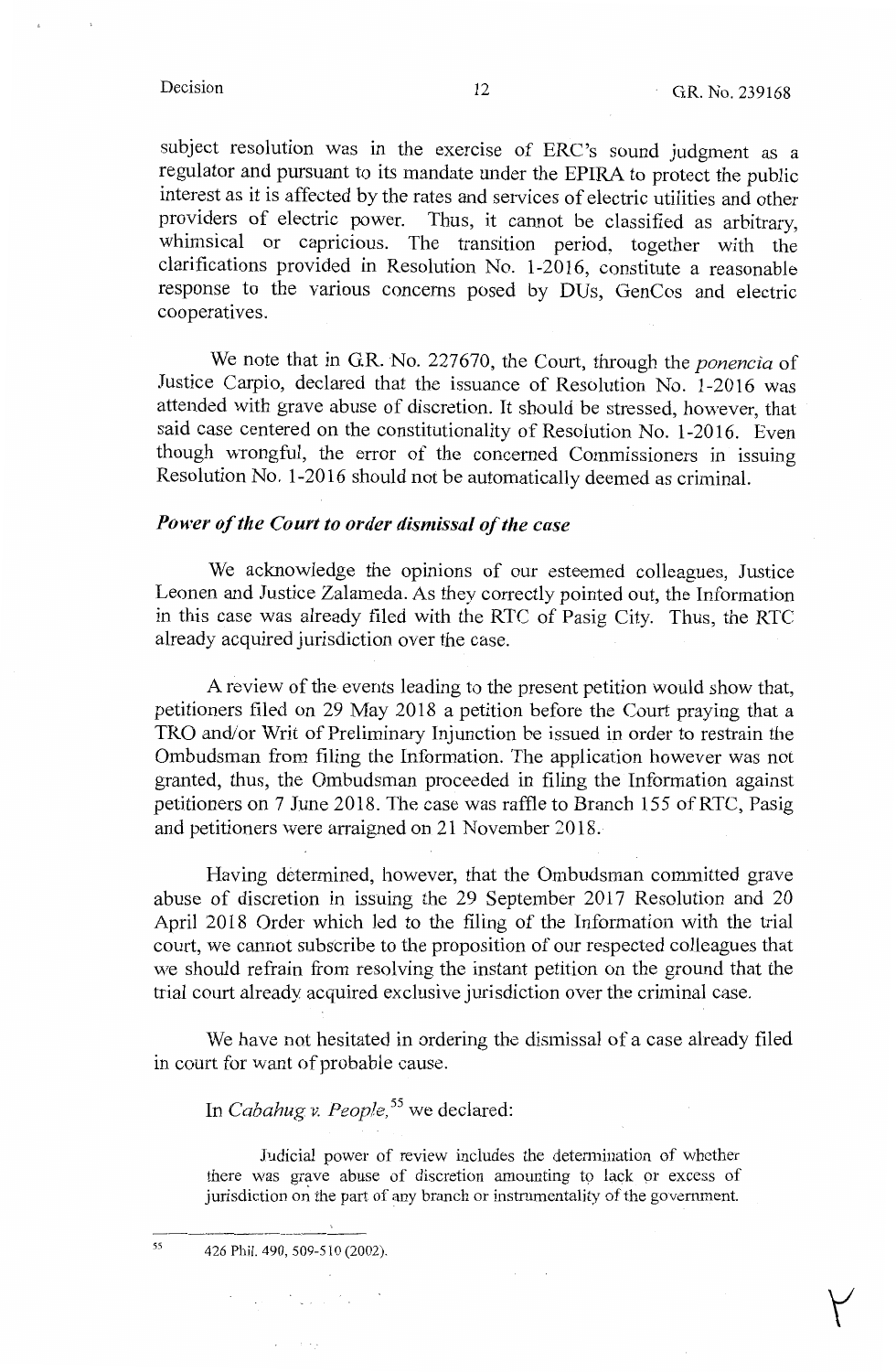*\J*   $\setminus$ 

xxxx

**Certainly, this will not be the first time that we order the dismissal of a case filed before the Sandiganbayan for want of probable cause.** In the case of *Fernando v. Sandiganbayan,* we justified our action as follows:

We emphasize at this point that the Court has a policy of noninterference in the Ombudsman's exercise of his constitutionally mandated powers. The overwhelming number of petitions brought to us questioning the filing by the Ombudsman of charges against them are invariably denied due course. *Occasionally, however, there are rare cases when, for various reasons there has been a misapprehension of facts, we step in with our review power. This is one such case.* (Emphases supplied and citations omitted)

This was reiterated in *Sistoza v. Desierto*<sup>56</sup> where the Court categorically held that we can direct the Sandiganbayan to dismiss the criminal case filed against petitioner after finding that the Ombudsman wrongfully found probable cause against him. For want of a well-founded and reasonable ground to believe that petitioner violated Section  $3(e)$ , of R.A. No. 3019 or for want of probable cause, the Court ordered the Sandiganbayan to dismiss the criminal case against petitioner.

Indeed, in the few occasions when there is evident misapprehension of facts, we set aside the policy of non-interference and step in armed with our power of review. When at the outset the evidence cannot sustain a *prima facie* case or that the existence of probable cause to form a sufficient belief as to the guilt of the accused cannot be ascertained, the prosecution must desist from inflicting on any person the trauma of going through a trial.<sup>57</sup>

While it is the function of the Ombudsman to determine whether petitioners should be subjected to the expense, rigors and embarrassment of trial, the Ombudsman cannot do so arbitrarily. The seemingly exclusive and unilateral authority of the Ombudsman must be tempered by the Court when powers of prosecution are in danger of being used for persecution. Dismissing the case against the accused for palpable want of probable cause not only spares him of the expense, rigors and embarrassment of trial, but also prevents needless waste of the court's time and saves the precious resources of the government. 58

<sup>56</sup> Supra note 41.

<sup>57</sup>  *See Cabahugv. People,* supra note 55, at 509.

<sup>58</sup> *Jimenez v. Tolentino, Jr.,* 490 Phil. 367, 375-376 (2005).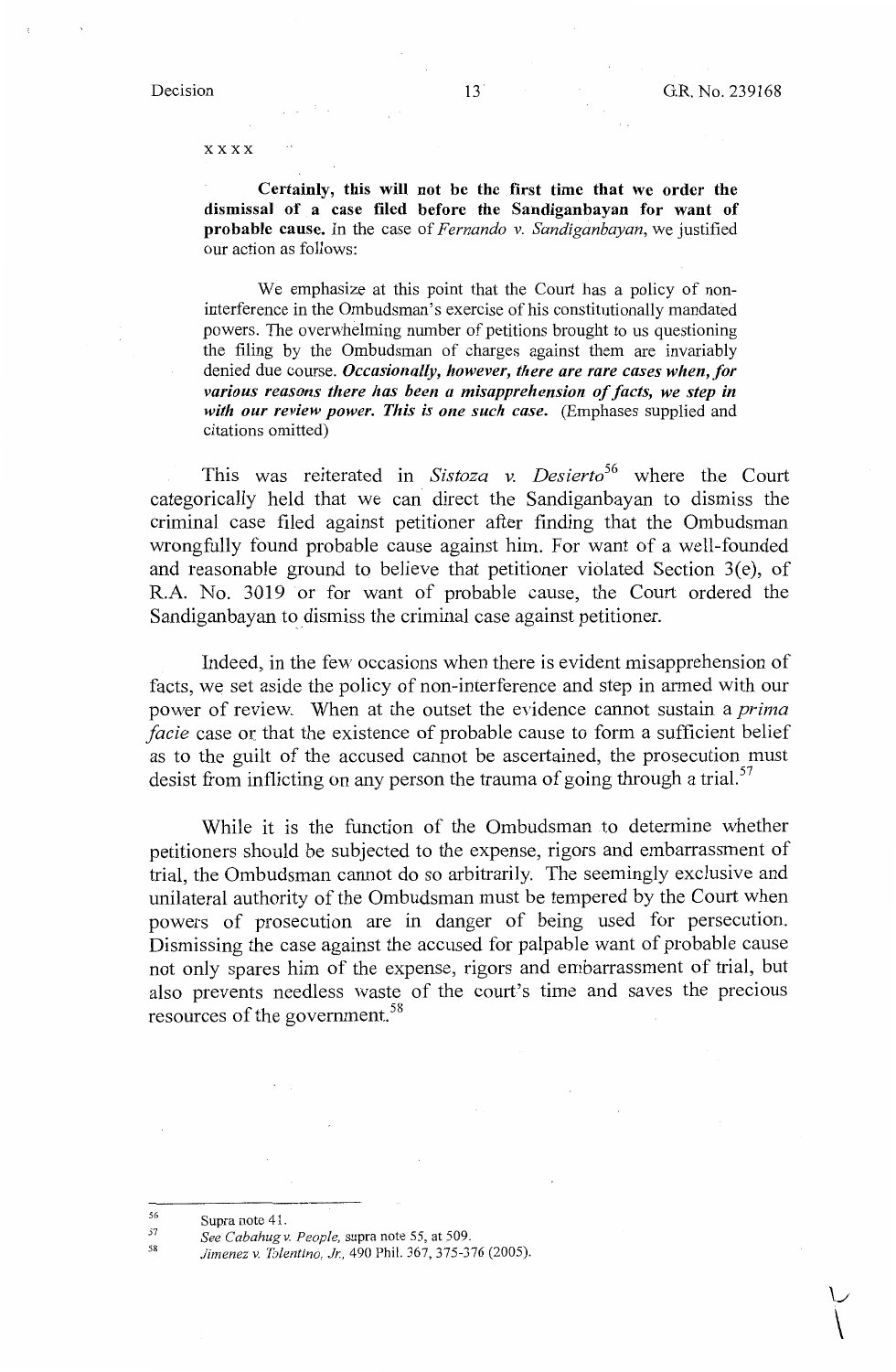**WHEREFORE,** the petition is **GRANTED.** The 29 September 2017 Resolution and 20 April 2018 Order of the Office of the Ombudsman are hereby **REVERSED and SET ASIDE.** The Information against petitioners is hereby **DISMISSED** for lack of probable cause.

**SO ORDERED.** 

**6SE C. REVES, JR**.<br>Associate Justice \_..,.,.

**WE CONCUR:** 

**DIOSDADO .PERALTA** 

Chief *<u>Nustice</u>* 

Please see Conruising opinion

 $100$  then  $\prime$ **ESTELA M. PERLAS-BERNABE** Senior Associate Justice

See Concuring **Ń S. CAGUIOA** sociate Xus tice  $\mathfrak T$  $O_{\mathcal{V}}$  in  $\sigma$ **RAMO** JE E<del>. HERI</del> Associate Justice

 $9$ /s. See, Concurre AMY  ${\it C\! \! \cdot \,} \mathbf{l}$ *~isociate -:Justice* 

Sa scharant denne in

*Associate Justice* 

EONEI

ROSI **ARANDA** Associate Justice

(NO PART) **HENRI JEAN PAUL B. INTING**  *Associate Justice*